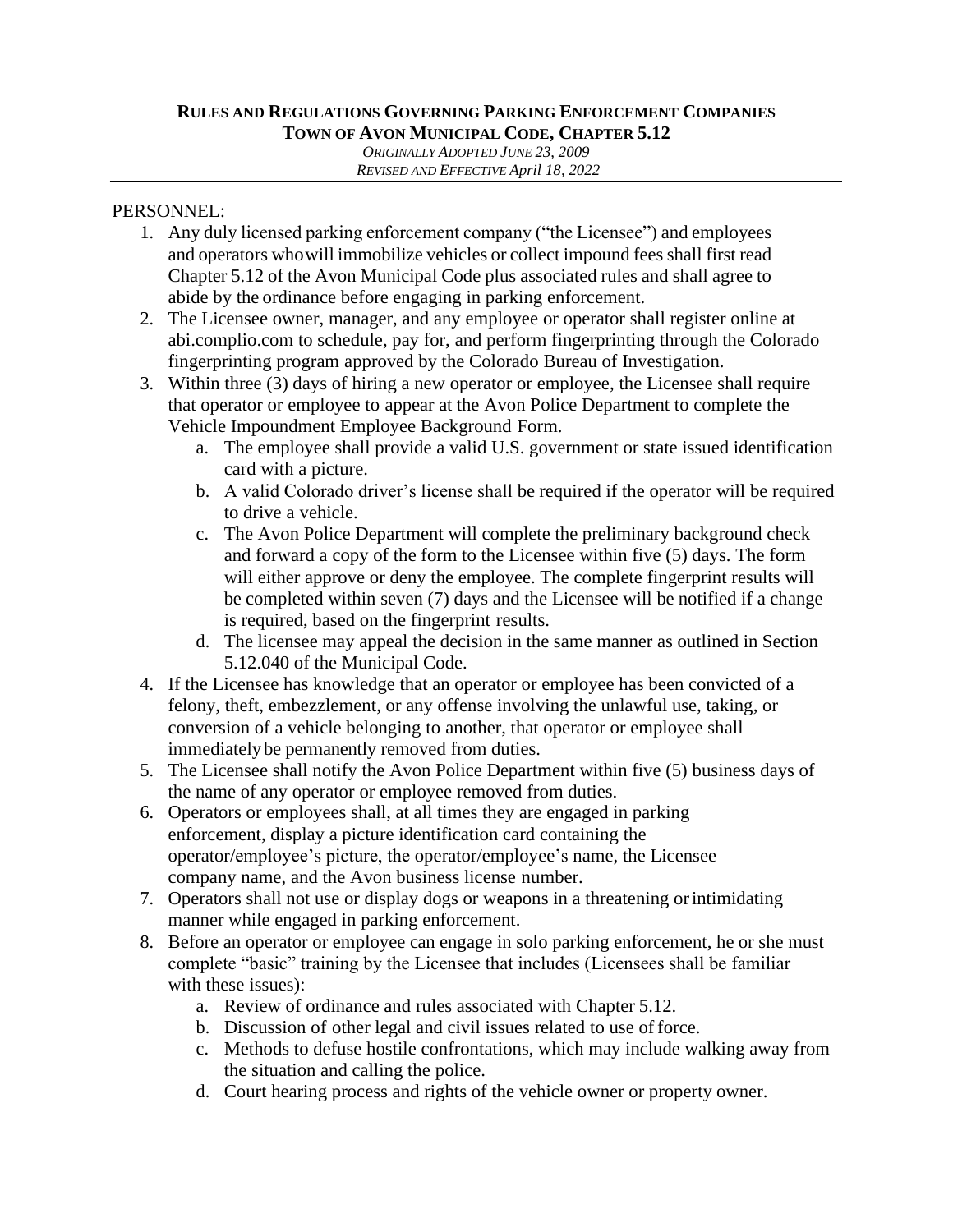- e. Knowledge of the written consent required in paragraph 6 below.
- 9. The Licensee, operators, and employees shall report to the Avon Police Department within thirty (30) days of their one-year anniversary date as listed on the Vehicle Impoundment Employee Background Form or last CBI Public Request for Arrest Information Form to complete a new CBI Public Request for Arrest Information Form and Vehicle Parking Enforcement/Towing Form.

### RECORDS:

- 1. While engaged in parking enforcement, the Licensee shall affix a notice to the outside of a vehicle (preferably the driver side window) that has been immobilized as specified in Section 5.12.110. The notice shall contain the name, address, telephone number, and license number of the licensed company. It shall also contain the removal fee and customer's right to request a post-seizure hearing and to have the boot removed within ninety (90) minutes of contacting the company. The notice shall also list the property owner or manager authorizing the boot, including their name, email address, and phone number, and shall be signed by the operator applying the boot.
- 2. A receipt shall be given to the individual making payment for the boot removal. The receipt shall list the fees collected and advisement of the right to request apost-seizure hearing.
- 3. The Licensee shall keep a copy of the receipt for one year (this only fulfills the requirement of these rules. Other laws may require maintenance of records for a longer period). The Licensee may use a triplicate form receipt, an example of which is attached to these Rules and Regulations and may be requested in an electronic format.
- 4. The operator shall maintain a log of the vehicles that are booted. The log is to be surrendered to any employee of the Avon Police Department upon request. The company shall maintain a copy of logs for one year. An example of an acceptable log form is attached to these Rules and Regulations and may be requested in an electronic format.
- 5. The Licensee shall maintain an employee file for each operator and employee for the term of employment or until one year has passed from separation for the purpose of verifying compliance with these rules (other laws may require employee files to be maintained longer). The file shall contain:
	- a. Copy of the Vehicle Impoundment Employee Background Form.
	- b. Proof of "basic" training completed by the licensee.
	- c. Court subpoenas related to vehicle impoundment cases.
- 6. The owner or person in lawful possession of private property, or the agent or employee of either of them, (collectively, "the owner") shall give written consent to the Licensee to immobilize vehicles for the purpose of parking violation enforcement, which consent shall be maintained by the Licensee and shall include:
	- a. A list of specific violations the operator is permitted to immobilize a vehicle for.
	- b. Methods allowed to verify and confirm that a violation took place.
	- c. Hours of the day that enforcement is permitted.
	- d. Example of valid permits (if used).
	- e. A way of contacting the property owner or manager 24 hours a day to confirm enforcement in case of uncertainty or disputes.
- 7. The Licensee shall provide the Avon Police Department a copy of any written consent required in paragraph 6, above, before enforcing parking on that property.

## EQUIPMENT:

1. Vehicles involved in parking enforcement shall be clearly marked with the Licensee's business name and Avon license number and must have a blinking amber light on the top of or above the vehicle throughout the enforcement procedure. Operators must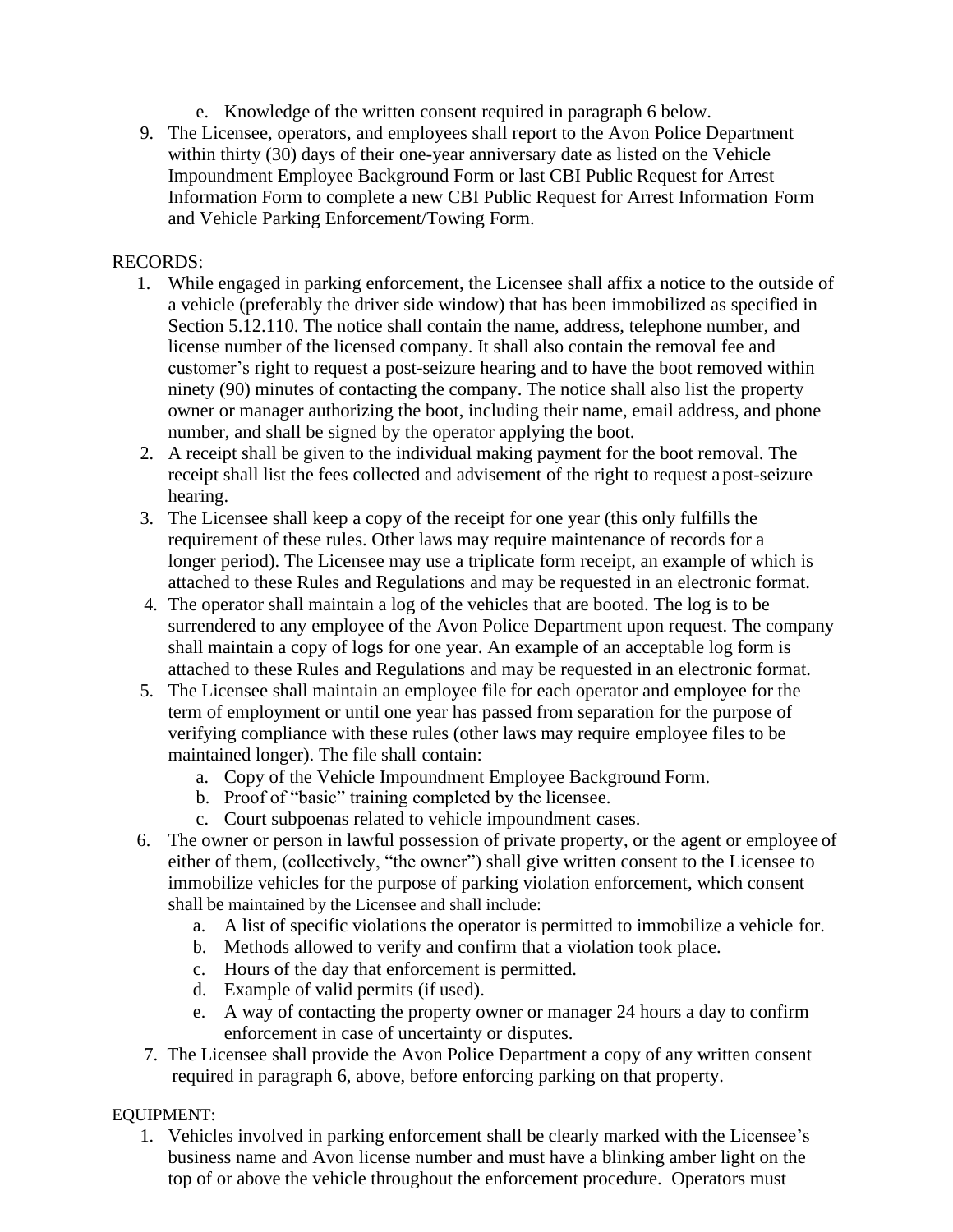wear reflective traffic safety vests.

- 2. The Licensee shall maintain an inventory of boots with their serial numbers.
- 3. The boots shall be marked with the Licensee's business name.

#### OPERATIONS:

- 1. Vehicles may not be immobilized for license plate violations.
- 2. Government or emergency vehicles shall not be immobilized. If an undercover police vehicle is immobilized, it shall be released once identified as such.
- 3. Vehicles shall only be immobilized in accordance with the written consent authorization on file with the Avon Police Department.

### SIGNAGE:

- 1. The attached rules governing the use of signs as approved by the Community Development Department shall be adhered to.
- 2. Damaged or faded signs shall be replaced in a reasonable time period.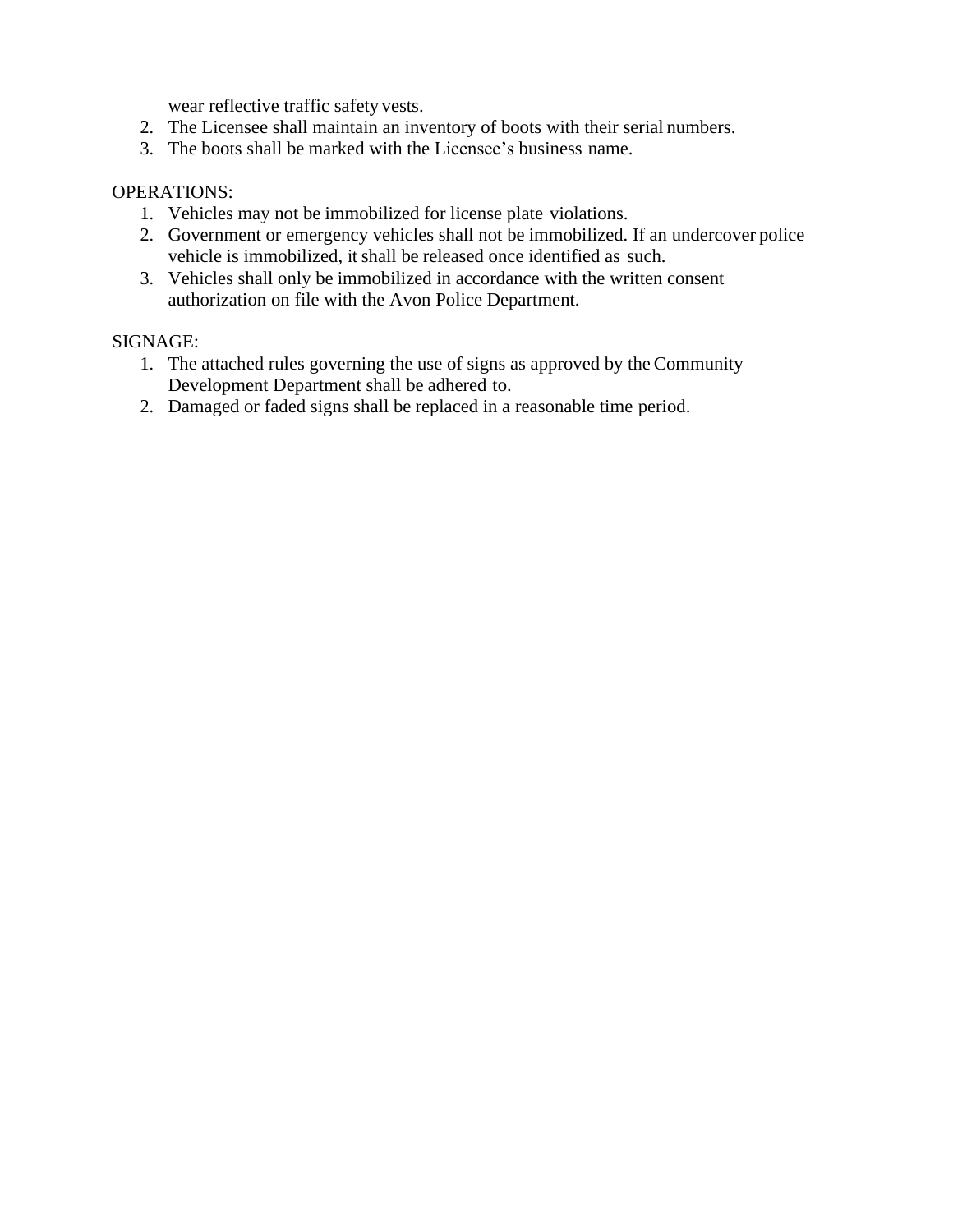## **RULES AND REGULATIONS GOVERNING TOWING COMPANIES TOWN OF AVON MUNICIPAL CODE, CHAPTER 5.12**

*ORIGINALLY ADOPTED JUNE 23, 2009 REVISED AND EFFECTIVE April 18, 2022*

### PERSONNEL:

- 1. The Licensee and any employees, who will tow/impound vehicles at the direction ofthe Avon Police Department shall read Chapter 5.12 of the Avon Municipal Code and associated rules and agree to abide by the ordinance.
- 2. Operators and employees shall provide good treatment to the public and promptresponse to calls for service.
- 3. The employee will register online at https://abi.complio.com/ to schedule, pay the fee (subject to change) and perform fingerprinting through the Colorado fingerprinting program approved by the Colorado Bureau of Investigation.
- 4. Within Three (3) days of hiring a new employee the Licensee shall require the employee to appear at the Avon Police Department to complete the Vehicle Impoundment Employee Background Form.
	- a. The employee shall provide a valid U.S. government or state issued identification card with a picture.
	- b. A valid Colorado driver's license of the proper class shall be required ifthe operator will be required to drive a tow truck.
	- c. The employee will pay for this service in the followingmanner:
	- d. The Avon Police will complete the preliminary background check and forward a copy of the form to the Licensee within five (5) days. The form will either approve or deny the employee. The complete fingerprint results will be completed within seven (7) days and the Licensee will be notified if a change is required, based on the fingerprint results.
	- e. The licensee may appeal the decision in the same manner as outlined in Section 5.12.040 of the Municipal Code.
- 5. If the Licensee has knowledge that an operator or employee has been convicted of a felony, theft, embezzlement or any offense involving the unlawful use, taking or conversion of a vehicle belonging to another person, the person shall immediately be removed from duties.
- 6. The Licensee shall notify the Avon Police Department within five (5) days the name of the operator or employee, who is no longer acting in that capacity.
- 7. The licensee, operators, and employees shall report to the Avon Police Department within thirty (30) days of their one-year anniversary date as listed on the Vehicle Impoundment Employee Background Form or last CBI Public Request for Arrest Information Form to complete a new CBI Public Request for Arrest Information Form and Vehicle Parking Enforcement/Towing Form.

## RECORDS:

- 1. The Tow Company shall maintain a copy ofthe Avon Police Vehicle Impound/Recovery Report for a period of one year (sample attached).
	- a. The name, address and phone number of the person who the vehicle wasreleased to will be documented on the form.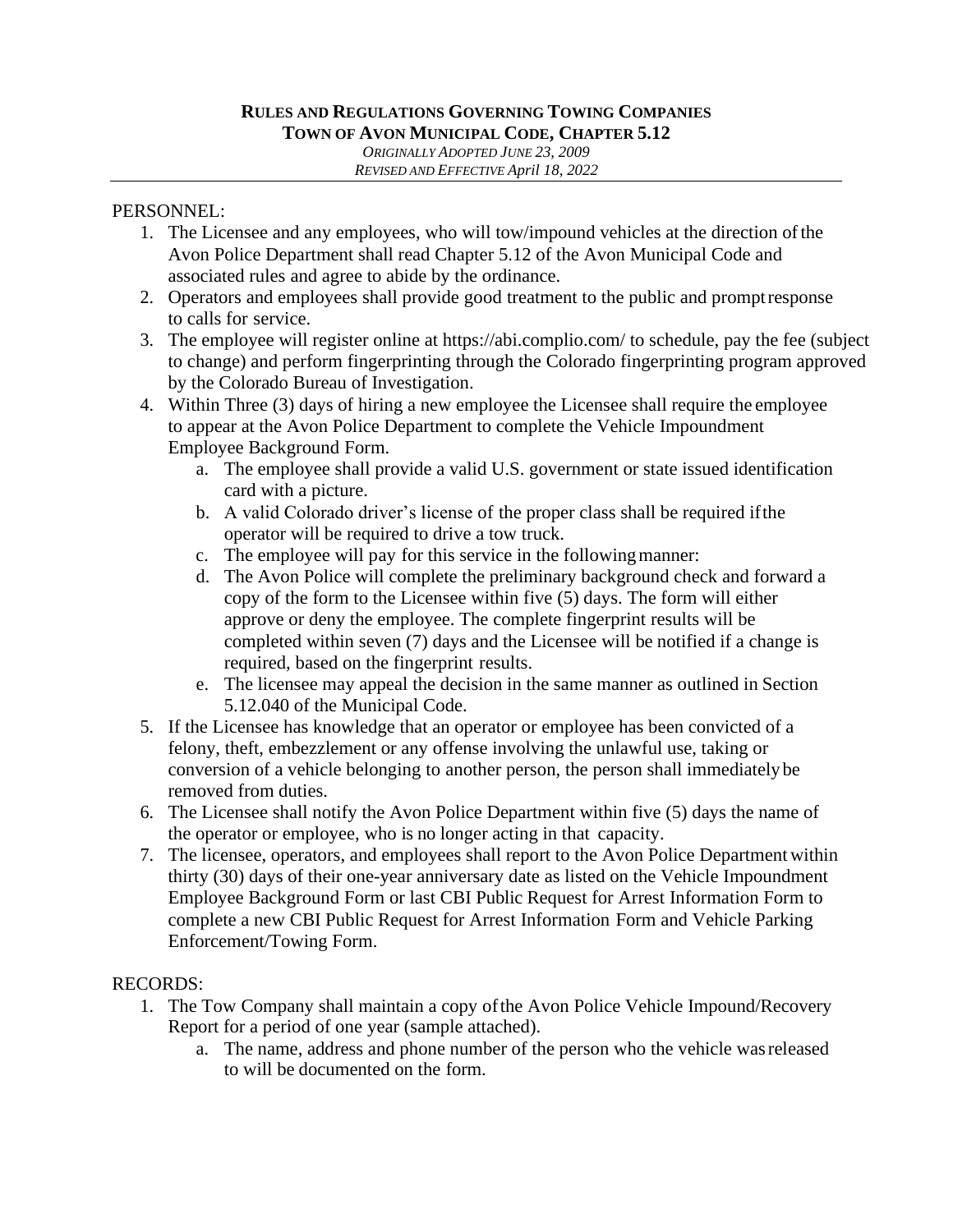- i. The company shall verify that the person is entitled to the vehicle.
- ii. The person should have a current registration, driver's license and certificate of insurance prior to release.
	- 1. If the vehicle is towed from the premises a current registration and certificate of insurance is not required.
- iii. The Company will ensure all holds placed on the impounded vehicle are cancelled by the Avon Police Department prior to release of the vehicle.
- b. If the vehicle was entered into CCIC, the Police Department shall be notified when the vehicle was released so it may be removed from CCIC.
- 2. A receipt shall be given to the individual making payment for the release of the vehicle. The receipt shall list the fees collected. The company shall keep a copy of the receipt for one year (this only fulfills the requirement of these rules. Other laws may require maintenance of records for a longer period).
- 3. A list of fees for towing service will be provided to the Town of Avon at the time of application or renewal or upon request.
- 4. Fees shall not be higher than what is allowed by the Colorado Public Utilities Commission.
- 5. The Licensee shall maintain an employee file for each operator for the term of employment or until one year has passed from separation for the purpose of verifying compliance with these rules and shall contain a copy of the background investigation form.

## EQUIPMENT:

- 1. Trucks shall have equipment specified by the Public Utilities Commission, which shall include:
	- a. Broom, shovel, and bucket to remove debris from the roadway at a crash scene
	- b. Oil absorbing materials
	- c. Properly working emergency lights
	- d. Spotlight behind the cab
	- e. Electric flashlight
	- f. Fire extinguisher
	- g. Portable tail/stop and turn lights
	- h. Wheel chocks/dead-man blocks
	- i. Flares and safety triangles
	- j. Webbing and strapping
- 2. Trucks are subject to police inspection annually, or at a vehicle crash scene once the scene is safe.
- 3. Operators shall wear reflective traffic safety vests.

## OPERATIONS:

- 1. Operators and employees shall follow the reasonable directions of a police officer or firefighter at the scene of a crash.
- 2. Operators may request police assistance for traffic control if required to be in the roadway.
- 3. As outlined in Colorado Revised Statutes, the operator will remove debris from the roadway.
- 4. Operators shall verify the inventory/damage listed on the Avon PoliceDepartment Vehicle Impound/Recovery Report when taking possession of the vehicle.
	- a. The same information shall be verified when releasing the vehicle.
- 5. The company assumes full responsibility and liability for all property entrusted to it, including all property and equipment thereof.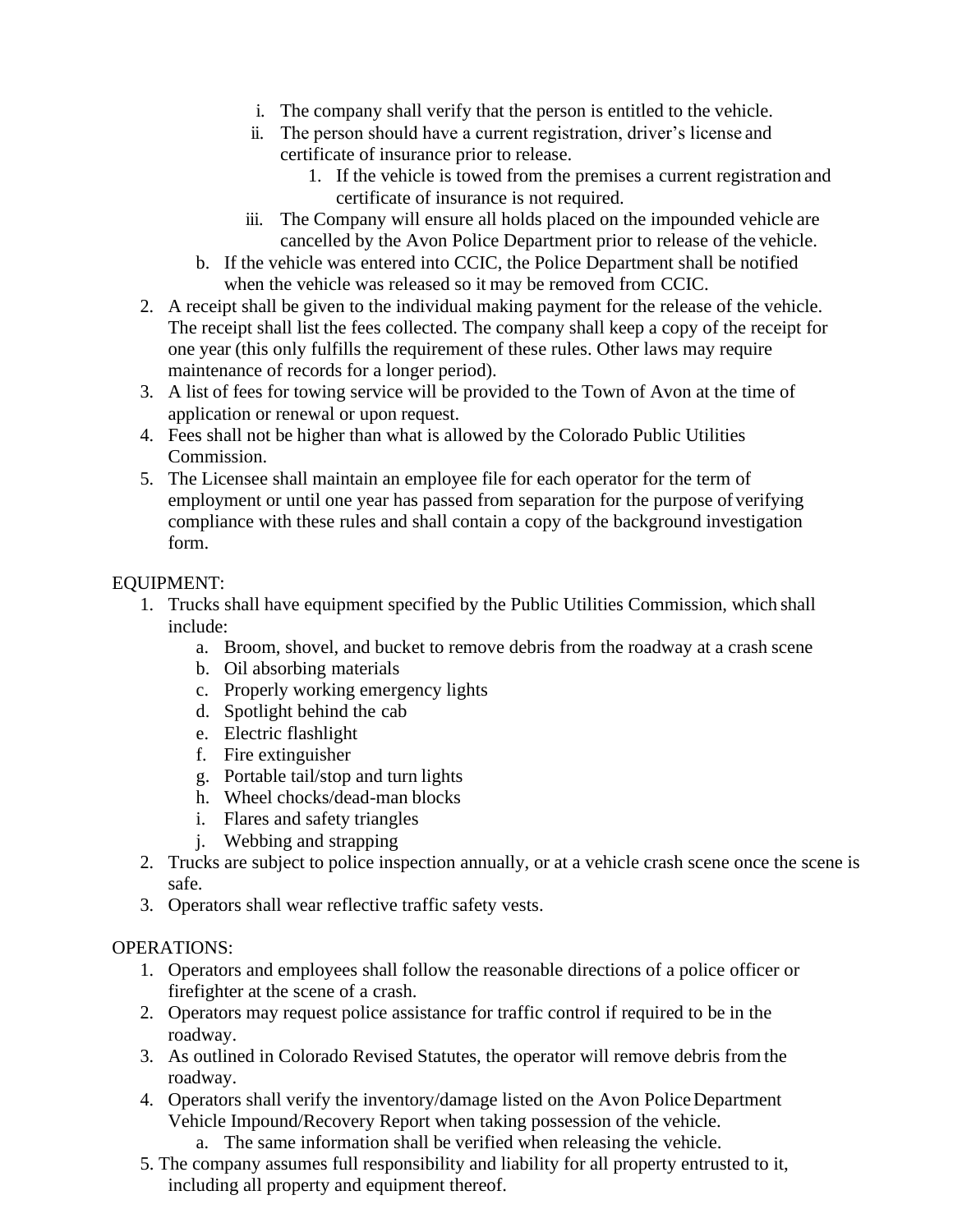## IMPOUND:

- 1. The storage area shall be fenced with security precautions enough to protect any vehicles or property contained therein. An inspection of the storage area shall be completed by the Chief of Police or his designee annually.
	- a. Person claiming their vehicles should be able to do so during reasonable hours in compliance with PUC rules, and the hours of operation shall be posted at the designated storage area.
	- b. The company's designated storage area shall have signs clearly identifying the Company including a twenty-four-hour contact number.
- 2. The Police Department shall be contacted if any items of illegal contraband are found in an impounded vehicle or if there is an allegation of property loss or damage.
- 3. Non-consensual impounds shall follow PUC rules and vehicle information shall be reported to the Vail Police Dispatch within 30 minutes of the seizure.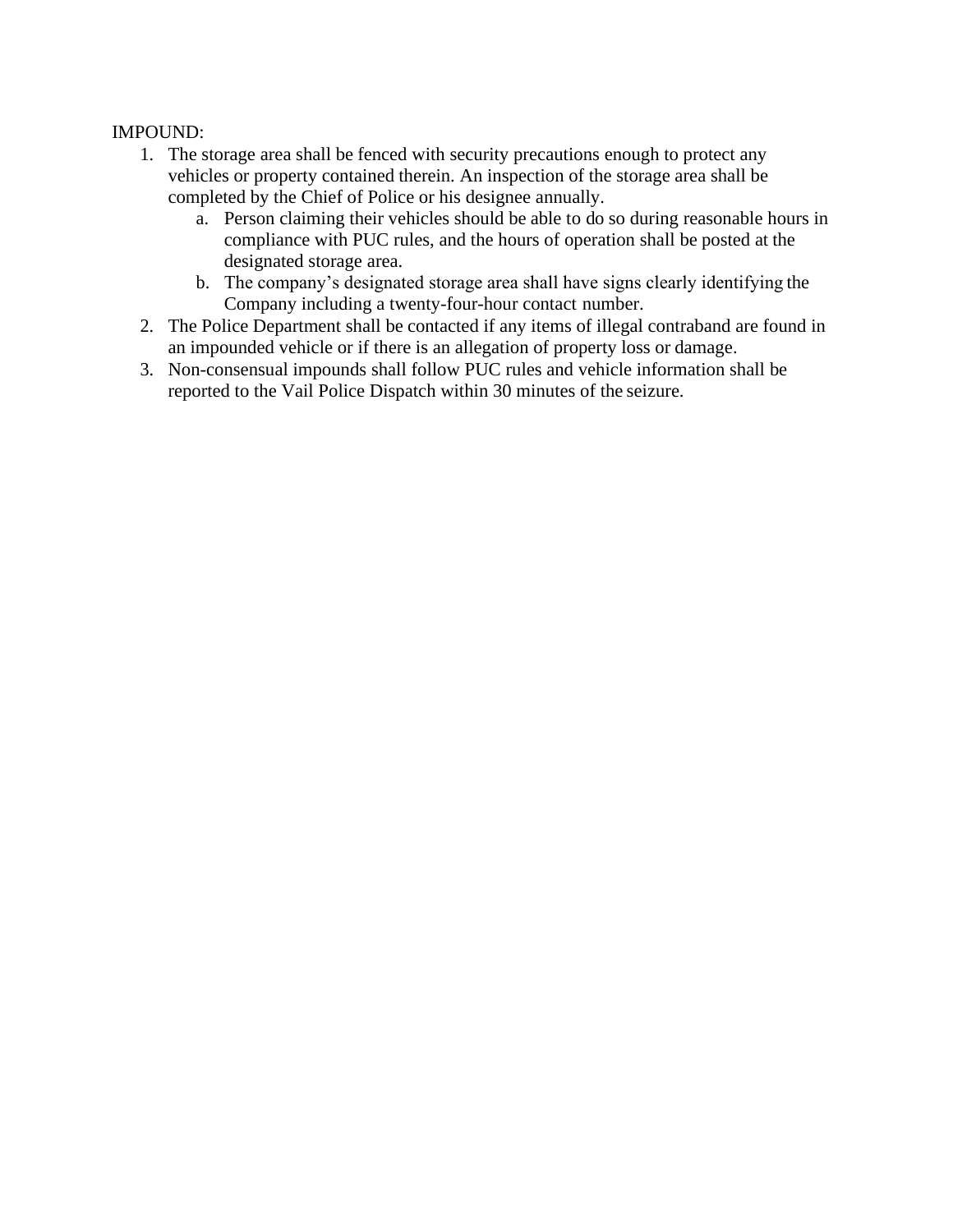# **Name of Parking Enforcement Company Address 24 Hour Phone Number:**

**Avon Business License #:**

| <b>Vehicle Type/Description:</b> | <b>Vehicle License Plate/State:</b>      |
|----------------------------------|------------------------------------------|
| <b>Property Name/Location:</b>   | <b>Property Owner/Agent Authorizing:</b> |
| Date/Time of Immobilization:     | <b>Signature of Booting Operator:</b>    |
| <b>Violation Type:</b>           | Boot #:                                  |

This vehicle was immobilized (booted) by the property owner for a private property parking violation as outlined in Avon Municipal Code, Title 5. The Town of Avon was **not** involved in the action. The owner or operator of the vehicle may request a hearing by one of the following methods:

- (1) by providing a written request to the Avon Municipal Court Clerk for a postseizure hearing to contest the booting within ten (10) calendar days of the date the vehicle was booted; or
- (2) by appearing in person at the Avon Municipal Court within a ten (10) calendar day period from the date on which the boot was placed on the vehicle and requesting an initial appearance before a Hearing Officer.

**The Boot may be removed by calling the 24-hour phone number above. Do not attempt to move this vehicle or remove the tire lock. Doing so will cause damage and the violator is liable for damage.**

**The boot removal fee of \$ shall be paid at the time of boot removal. Payment may be by cash or credit card. The boot shall be removed within ninety (90) minutes from the time the vehicle owner or operator contacts the parking enforcement company.**

| <b>Date/Time of Boot Removal:</b>                          | <b>Removal Fee Collected:</b>         |
|------------------------------------------------------------|---------------------------------------|
| <b>Signature of Vehicle Owner/Operator (NOT REQUIRED):</b> | <b>Signature of Booting Operator:</b> |

Booting Operator Notes: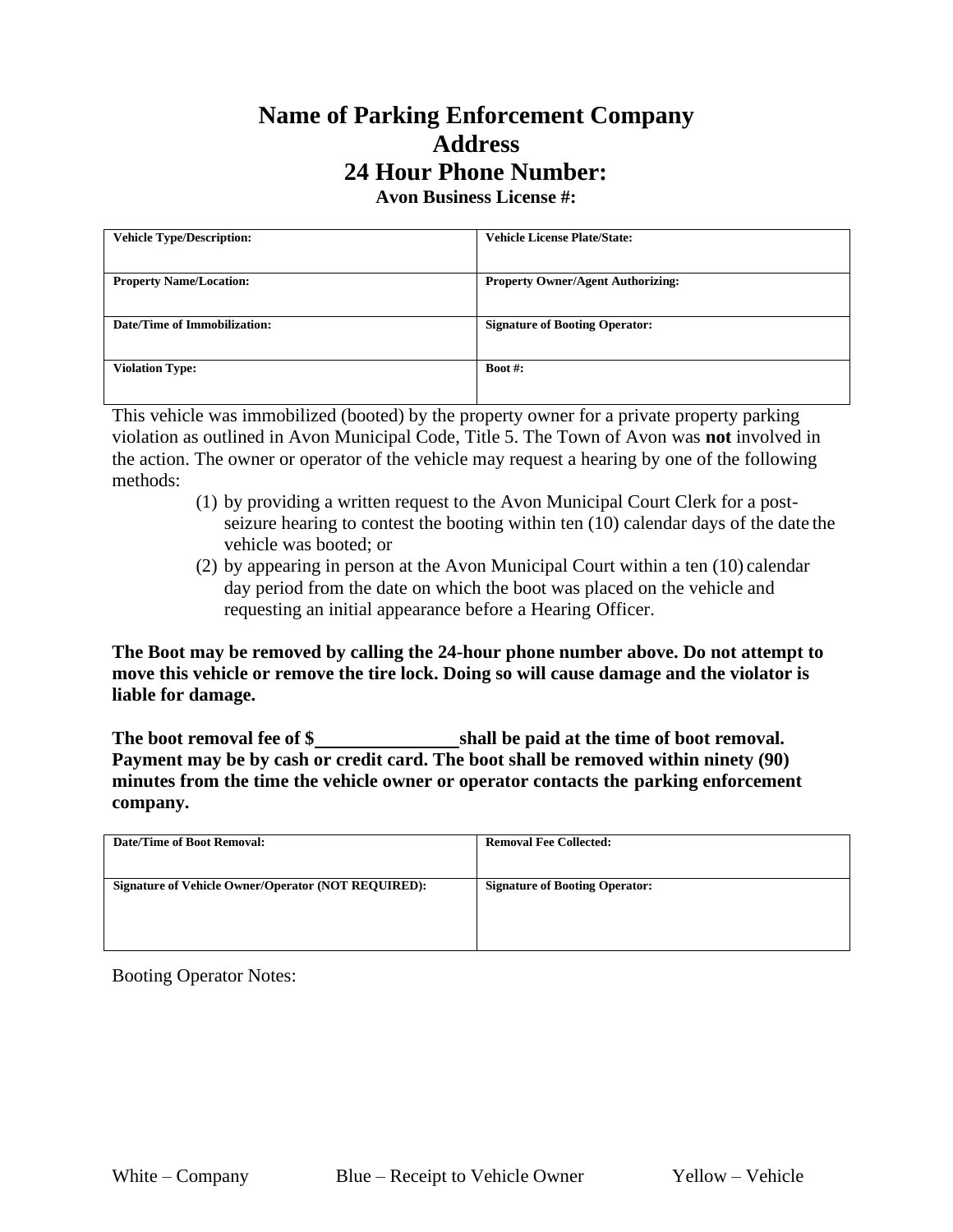## **Name of Parking Enforcement Company Address 24 Hour Phone Number: Vehicle Immobilization Log**

| <b>Date</b> | <b>Time</b> | Location        | Plate#/State     | <b>VIN</b> |
|-------------|-------------|-----------------|------------------|------------|
|             |             |                 |                  |            |
|             |             |                 |                  |            |
|             |             |                 |                  |            |
|             |             |                 |                  |            |
|             |             |                 |                  |            |
|             |             |                 |                  |            |
|             |             |                 |                  |            |
|             |             |                 |                  |            |
|             |             |                 |                  |            |
|             |             |                 |                  |            |
|             |             |                 |                  |            |
|             |             |                 |                  |            |
|             |             |                 |                  |            |
|             |             |                 |                  |            |
|             |             |                 |                  |            |
|             |             |                 |                  |            |
|             |             |                 |                  |            |
|             |             |                 |                  |            |
|             |             |                 |                  |            |
|             |             |                 |                  |            |
|             |             |                 |                  |            |
|             |             |                 |                  |            |
|             |             |                 |                  |            |
|             |             |                 |                  |            |
|             |             |                 |                  |            |
|             |             |                 |                  |            |
|             |             |                 |                  |            |
|             |             | White - Company | Yellow - Avon PD |            |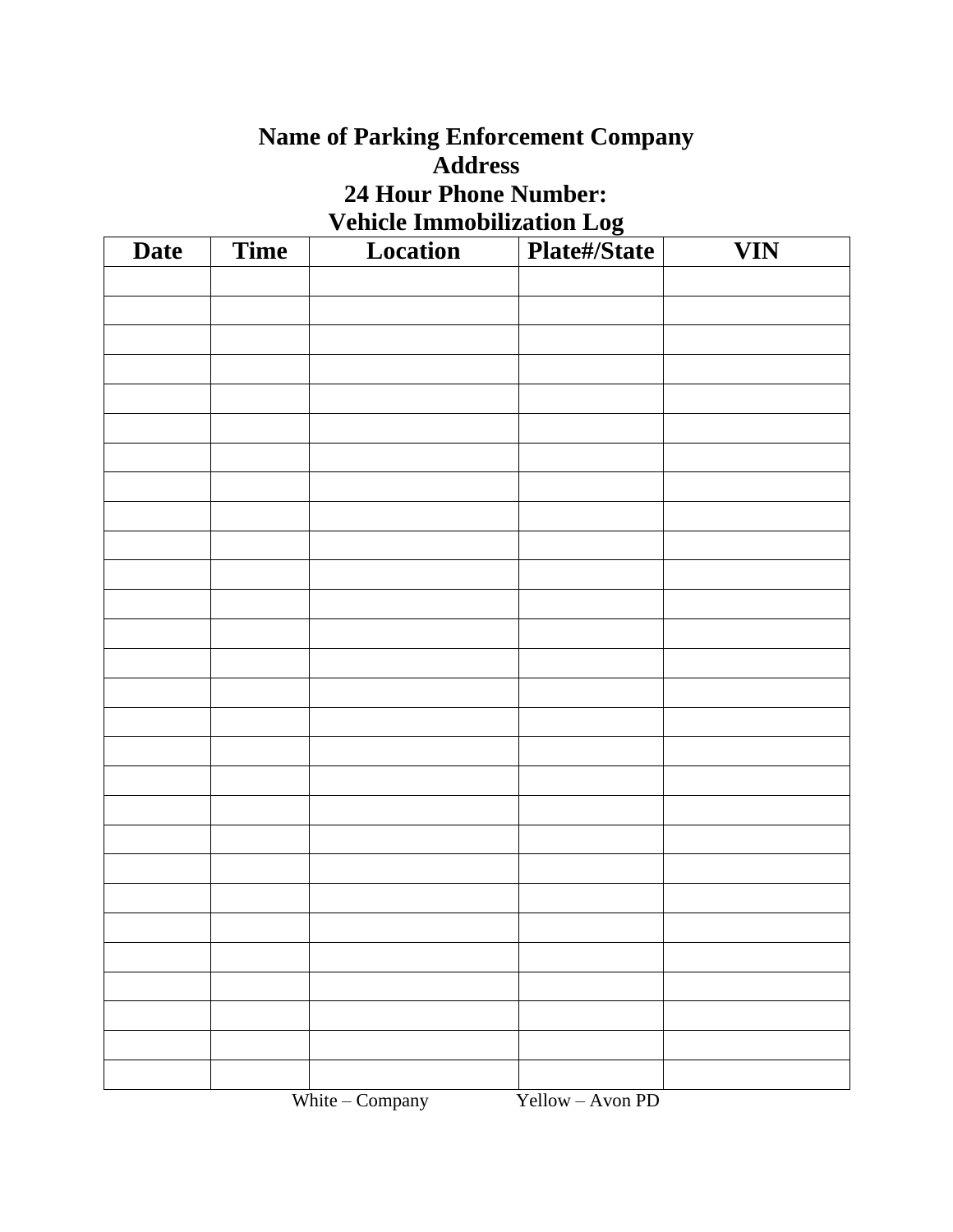## **Town of Avon Vehicle Impoundment Employee Background Form**

Within three (3) days of hiring a new operator or employee, the Licensee shall require the employee to appear at the Avon Police Department to complete a background check. The employee shall provide:

- 1. A valid U.S. government or state issued identification card with a picture.
- 2. A valid Colorado driver's license if the employee will be required to drive.

| <b>Employee Last Name:</b>     | <b>First Name:</b> | <b>Middle Name:</b> |
|--------------------------------|--------------------|---------------------|
|                                |                    |                     |
| Date of Birth:                 | I.D. Type/Number:  |                     |
|                                |                    |                     |
| <b>Social Security Number:</b> | <b>DL</b> Number:  |                     |
|                                |                    |                     |
| <b>Address:</b>                | PO Box:            |                     |
|                                |                    |                     |
| City/Zip:                      | Phone#:            |                     |
|                                |                    |                     |
| <b>Company Name:</b>           |                    |                     |
|                                |                    |                     |

I authorize the Avon Police Department to complete my background check for the purpose of verifying compliance with Chapter 5.12 of the Municipal Code. I have not been convicted of a felony, theft, embezzlement, or any offense involving the unlawful use, taking or conversion of a vehicle belonging to another person.

| <b>Employee Signature:</b> |                                                                                                                                                                                                                                                            | Date:      |                |  |  |  |
|----------------------------|------------------------------------------------------------------------------------------------------------------------------------------------------------------------------------------------------------------------------------------------------------|------------|----------------|--|--|--|
|                            | <b>APD USE</b>                                                                                                                                                                                                                                             |            |                |  |  |  |
|                            | <b>Local Records Check Completed</b><br>FBI fingerprint results Obtained                                                                                                                                                                                   | By:<br>By: | Date:<br>Date: |  |  |  |
|                            | <b>CBI Fingerprint Results Obtained</b>                                                                                                                                                                                                                    | By:        | Date:          |  |  |  |
|                            | The employee has been approved to operate in accordance with the provisions of Chapter<br>5.12 of the Municipal Code. However, this status may change if further information, such as<br>fingerprint results, is received later that would cause a denial. |            |                |  |  |  |
|                            | The employee has been denied authorization to immobilize or tow vehicles within Avon.                                                                                                                                                                      |            |                |  |  |  |
|                            | The employee may come to Avon PD to request the reason and appeal the decision.                                                                                                                                                                            |            |                |  |  |  |